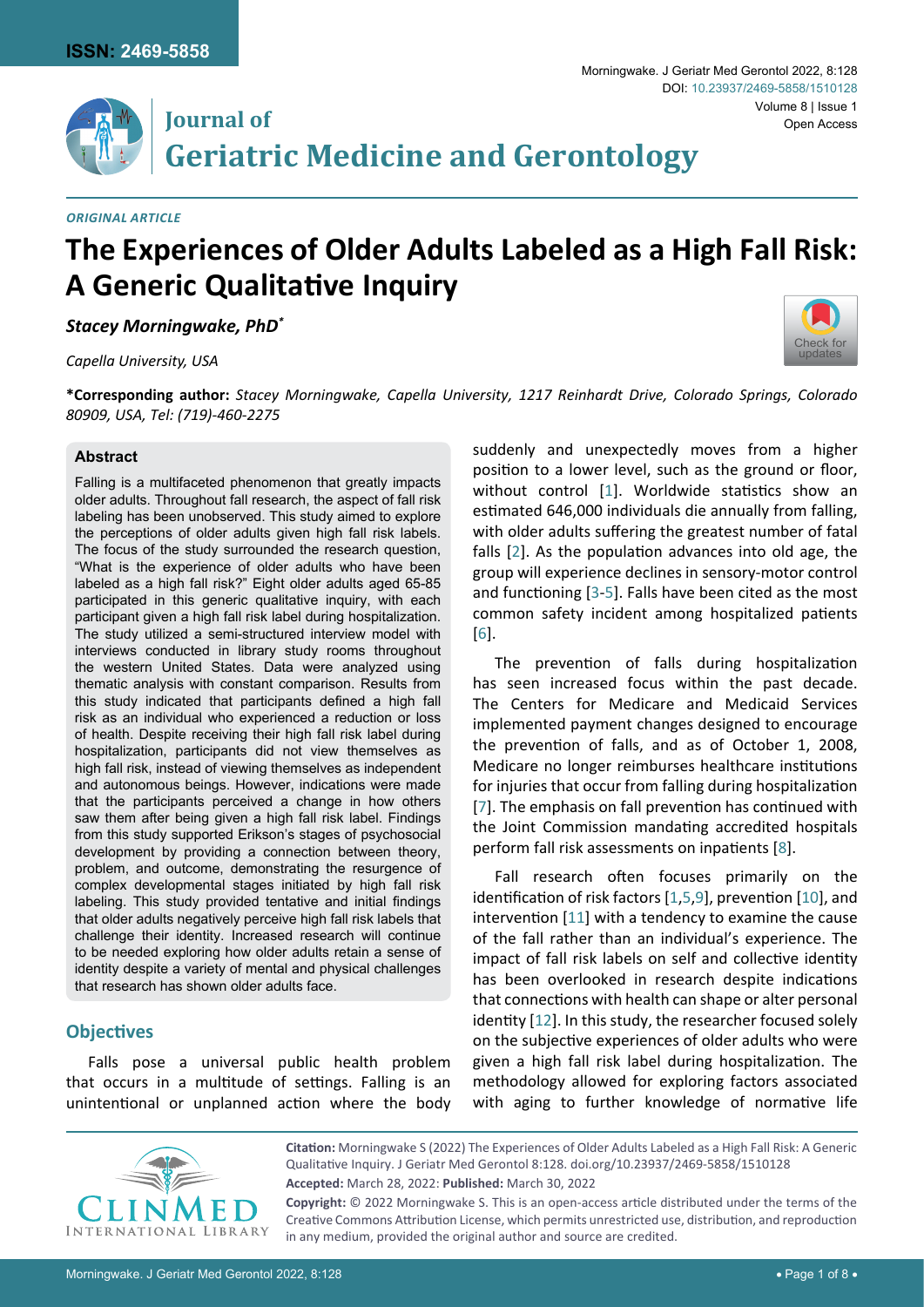events by utilizing Erikson's epigenetic stages of human development [[13-](#page-5-15)[15](#page-5-16)] to focus on Jung's sense of self [[16](#page-5-17)].

Lack of awareness or miscalculated risk of falling can impact behavior and hinder behavioral changes that promote fall prevention. Fall prevention is contingent on behavioral change; however, research has shown that fall prevention regimens are ineffective [\[17](#page-5-18)]. When individuals cannot recognize or accept their risk for falling, they may be less likely to participate in preventative measures. Little is known about older adults' perception of high fall risk labels and what factors may motivate engagement in fall prevention activities [[18\]](#page-5-19).

Erikson proposed a comprehensive psychoanalytic theory of psychosocial development focused on ego, individual identity, and social identity [[13-](#page-5-15)[15](#page-5-16)]. Erikson delineated eight interrelated stages that every individual must pass through during their life cycle, with an individual's identity experiencing continued growth as it incorporates both experiences and challenges. Each stage builds upon the successful completion of previous stages, with unsuccessful stages projected to recur as deficiencies in the future. Revision of this work added the ninth stage of psychosocial development in which individuals confront the previous eight stages of development again with the negative beliefs having a dominant role over the positive [\[19\]](#page-5-20).

Throughout the aging process, an individual's ascribed roles often change, presenting challenges to his or her identity. Older adults must confront functional and cognitive declines encouraging the reemergence of earlier stages within Erikson's theory [[19,](#page-5-20)[20](#page-5-21)]. If not successfully navigated, physical functioning and ability changes can lead to mistrust of capabilities and sense of self, negatively impacting development and successful aging [[19\]](#page-5-20). While current literature addresses the impact of falling [[21](#page-5-22)], fear of falling [[22](#page-5-23)], and the influences of self-perception of health, functioning, and well-being [[12](#page-5-10),[23\]](#page-5-24), a prominent gap remains in how older adults experience fall status labels from a developmental perspective.

The purpose of this study was to gain new information about the experiences of older adults who were given a high fall risk label. Self-perceptions of aging have been linked to physical and psychological well-being [\[12](#page-5-10)[,23](#page-5-24)]. Older adults with negative self-perceptions of aging often experience higher levels of disability and lower levels of physical functioning and overall health [\[12](#page-5-10)]. An understanding of the aging process is essential to increase the quality of life among older adults.

This research study supports Erikson's stages of psychosocial development by providing a connection between theory, problem, and outcome. Advancing Erikson's theory may enhance scientific knowledge on the resurgence of complex developmental stages that reoccur in later life, linking emotional and physical changes. Erikson's theory of psychosocial development was used to provide a means for understanding identity challenges. Identity development is seen as a lifelong and widely unconscious process that enables decisive character elements and virtues [\[24\]](#page-5-11). Abilities, capacities, strengths, and societal structures play a considerable role in developing ego identity [\[24\]](#page-5-11). Significant experiences are incorporated into ego identity, developing from adaptations made throughout an individual's lifespan [\[24](#page-5-11)].

The unique and multifaceted perceptions, insights, and experiences of older adults are important in shaping future research and health care interventions by informing clinical practice and interventions. Older adults are more frequently diagnosed with chronic conditions and multi-morbidities [\[25\]](#page-5-12). The findings from this research study may provide healthcare institutions, healthcare professionals, and the aging community with new insights into the experiences of older adults who meet the criteria for high fall risk labeling.

### **Methods**

For this study, the researcher utilized a generic qualitative research design to gain insight into participant experiences, opinions, beliefs, attitudes, and reflections. The qualitative methodology provides data that is rich in detail from participants' perspectives allowing the researcher to obtain a realistic view of a lived world experience that often is unable to be understood or experienced through statistical analysis or numerical data [[26](#page-5-13),[27\]](#page-5-14). Each participant in this study provided his or her perspective from the direct interaction of being labeled as a high fall risk.

Criterion sampling occurred after IRB approval and the successful completion of a pre-data conference call. Recruitment flyers approved by the IRB were posted in public libraries throughout a western state in the United States. Inclusion criteria required that participants were born between 1933-1953, had received a high fall risk label during hospitalization, had been hospitalized within the past year, had a minimum length of stay during hospitalization of at least three days, lived independently prior to hospitalization, understood and spoke English as a primary language, and were able to sign their own consent. Each individual that met the study's inclusion and exclusion criteria was notified, and meetings were scheduled in a public library study room at a time that was convenient for each participant.

After informed consent occurred, semi-structured open-ended interviews were conducted ([Appendix A](#page-7-0)). The interviews lasted between 11 to 62 minutes. After the conclusion of the interview, the researcher documented observations by writing field notes. The researcher continued to recruit participants until data saturation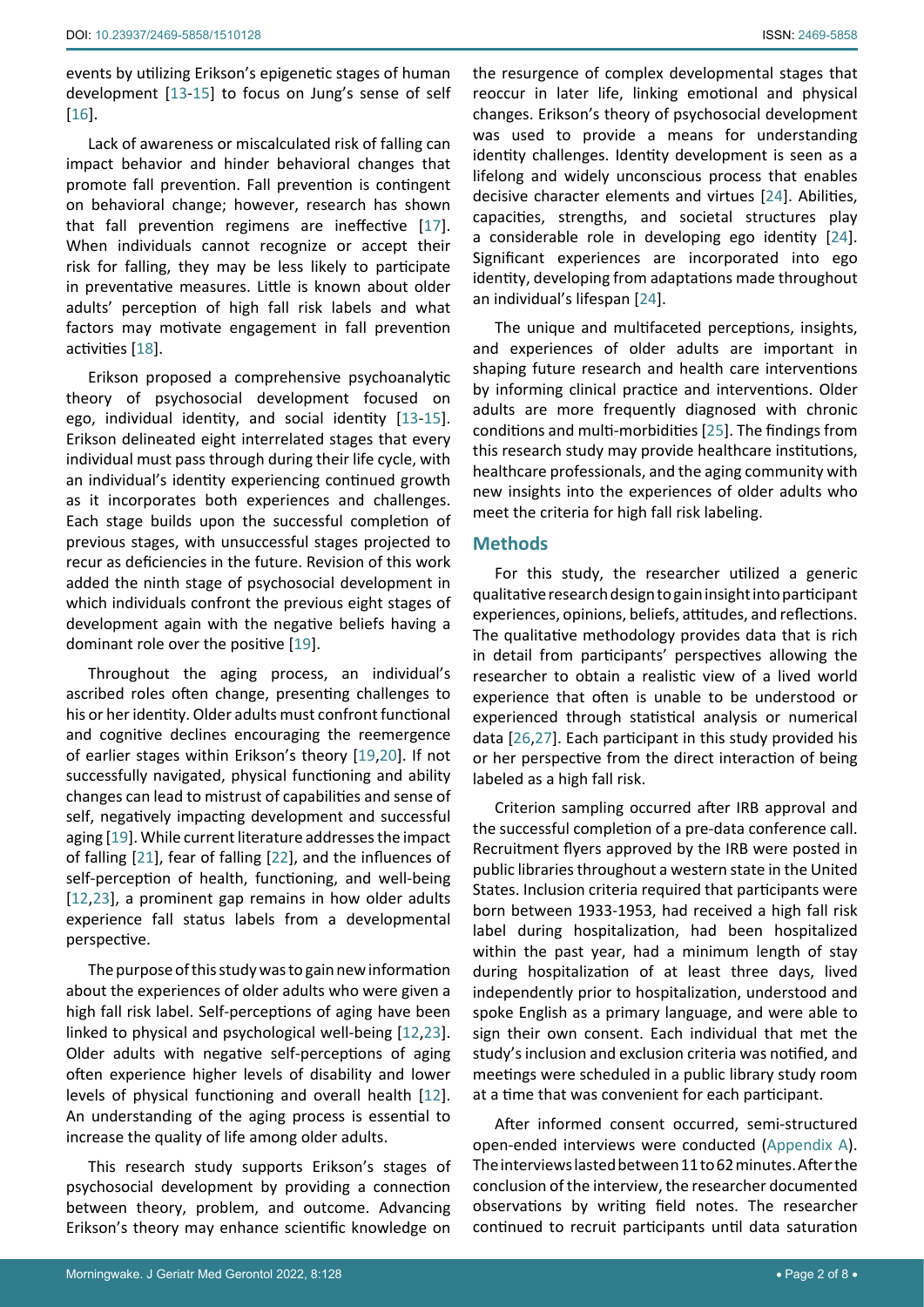occurred. In keeping with recent generic qualitative studies, this study anticipated 10-15 participants to reach data saturation. However, the final sample size for this study was eight participants as a determination was made that data saturation had occurred and additional interviews would not generate new information [\[28](#page-5-26)]. The researcher transcribed and analyzed all data with transcriptions securely stored in a password-protected document file on the researcher's computer. During telephone follow-up, each participant's final comments were uploaded into a computer document, placed in the appropriate participant's file, and securely stored.

Thematic analysis with constant comparison was used for data analysis. The process of constant comparison to previously collected data is a key practice of this style of data analysis [[29\]](#page-5-27). The researcher cross-compared data and persistently searched for similarities within-participant data. Codes and clustered patterns were utilized to process and to track data with coding supporting, recording, and structuring emerging patterns [[29\]](#page-5-27).

## **Results**

The objective of this inquiry was to gain knowledge and understanding of how high fall risk labels interact with the aging process, individual identity, collective identity, and self-perceptions of aging. The study revealed new facets of individual and collective identity. The three overarching themes were: (a) A reduction or loss of health defined high fall risks, (b) Participants did not view themselves as high fall risks (c) Participants perceived changes in how others saw them.

## **Impairments defined high fall risk labels**

Howcroft, et al. [\[30\]](#page-5-28) defined falls risk labels as the result of fall risk assessments comprised of multiple factors including gender, age, height, weight, medical history, functioning limitations, drug and alcohol consumption, and current medication lists.

**Loss of balance:** When asked to define high fall risk, the participants initially concentrated their explanations on the loss of balance and the physical act of falling. P3 stated, "I would define a high fall risk as a person who is unstable and loses their balance." Similarly, P6 used "poor balance" to describe high fall risk. P4 and P5 described high fall risk as "someone who falls." P1 stated, "someone who falls, ah, is unsteady on their feet."

**Perceptions of being old:** A second pattern was seen with participants highlighting that high fall risk labels were viewed as a negative perception of being "old" when expanding on this. P8 initially used the words "elderly," "brittle," and "delicate" to describe individuals whom he felt were a high fall risk. When elaborating on this, P8's account linked being old with frailty and the need for additional assistance stating, "Someone who is frail. Someone who needs other people to take care of them. You know the type. They look old. They act old."

## **Participants did not view themselves as a high fall risk**

All of the participants received high fall risk labels during hospitalization, with many hospitalized for serious illnesses and diseases. However, a high fall risk label was often rejected as it did not fit in with strong and capable definitions of how participants viewed themselves.

**Ability to maintain independence:** For the participants' maintaining independence was a multifaceted concept. When describing themselves, participants often emphasized aspects of independence and activity. For P4, maintaining independence was connected with her ability to live in her home. P4 stated, "I'm still living in the house that [her husband] and I raised our children in. I host all the holidays there. "For P6, her job provided independence. P6 commented, "Even after all my recent troubles, I'm still teaching parttime. I don't think I'll ever be ready to retire." For others, the high fall risk label and subsequent interventions were tolerated as they were linked to hospital policy.

**Awareness of limitations:** Awareness of limitations and being careful was often referenced when deidentifying as a high fall risk. For the participants, "being careful" helped bring a sense of safety and was viewed as a logical adaptive response to deal with the dangers associated with falling. Participants were aware of their limitations and emphasized psychological and behavioral adaptations. P3 stated, "but I'm careful. I know what I'm doing. I know my limitations."

**Positive perception of health:** The participants' perception of health affected high fall risk acceptance. The participants perceived themselves to be strong and capable, not requiring the assistance of others to perform basic tasks which weaker or frailer counterparts who were deemed as high fall risk needed. The participants had difficulty seeing themselves in a weakened or altered state that might increase their risk of falling. Instead, participants focused on positive views of their health and their ability to stay active.

## **Participants perceived changes in how others viewed them**

Autonomy was understood as the idea that the participants were able to and had the ability to be their own persons and live their lives according to choices and decisions that were not influenced, controlled, or directed by external forces. Rowe and Kahn [\[31](#page-5-25)] indicated that behavioral dimensions are influenced by the degree to which autonomy and control are permitted or denied.

**Autonomy challenged:** Unilateral policies and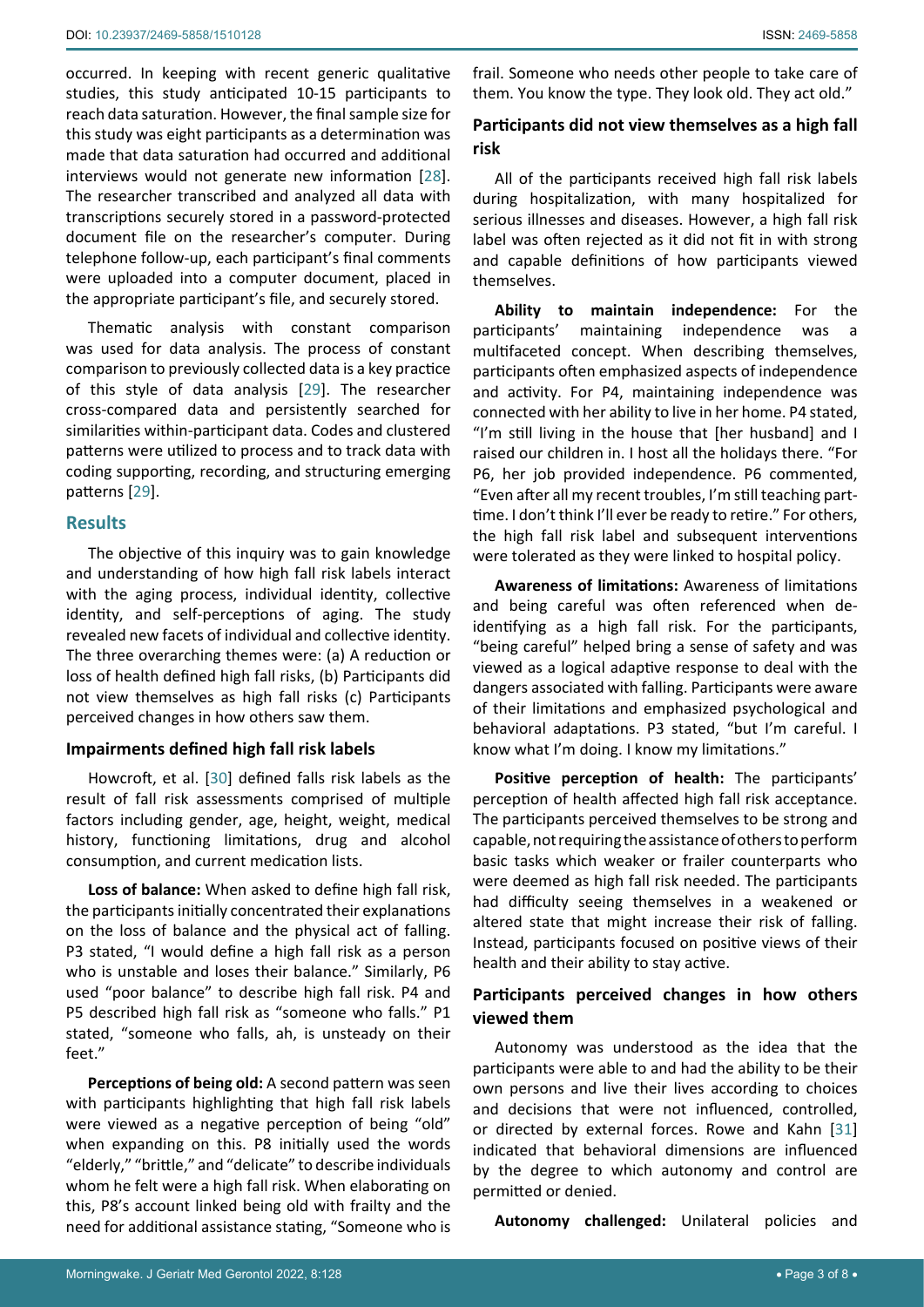guidelines (i.e., fall risk prevention) are often implemented to help mitigate the risk of falling, with healthcare providers and caregivers penalized or blamed when adverse health outcomes (i.e., falling) occur. For some participants, the pattern of loss of control was apparent. Often resistance to fall prevention interventions occurred as the participants viewed these restrictions as a challenge to their autonomy. Interactions with healthcare professionals were viewed as attacks on the participants' freedom and aptitude to act on their own behalf, with healthcare personnel's expectations for participants' independence perceived to be reduced or less than what participants rated their own self-capabilities.

**Changes in how family and friends treated them:** P4 said, "I could tell they were worried about me. [Her son] stopped by to check on me every day." When describing a visit by his coworkers, P8 commented, "They think that I'm more fragile now that I'm older. That's how they see it. It's such a strange feeling. To watch people change how they treat you because of your health or your ability to do things."

In conclusion, despite receiving their high fall risk label during hospitalization, participants described themselves to be in good health. The participants thought high fall risk labels were reserved for individuals in poor health, experiencing loss of balance, frailty, and those deemed to be old. Being labeled as a high fall risk did not change how the participants viewed themselves. However, participants perceived changes in how others saw them, especially healthcare providers. Interactions with healthcare providers were viewed as attentive and concerned while also being domineering, overbearing, and interfering.

## **Discussion**

The participants in this study faced declines in health status and perceived threats to their independence. Erikson's theory provided the theoretical framework for this study by highlighting the adaptive functioning of individuals as they encountered stage crises that were triggered by their hospitalization and high fall risk label. Older adults often encounter physical [[32\]](#page-6-2) and cognitive declines [[33\]](#page-6-3), which expedite changes and challenges to mobility and functioning. For an older adult, the reemergence of stage crises can be generated by the onset of hospitalization, accelerating confrontation with the negative poles of stage constructs.

The participants' defensive reactions (i.e., denial, justification of noncompliance, and apparent power struggles with healthcare providers) could be in response to the confrontation of the second stage crisis (autonomy versus doubt and shame). Throughout the study, the participants discussed their struggles to separate from other older adults deemed frail, weak, and elderly and the need for personal control

after being labeled as high fall risk (i.e., restriction of movement, challenges when toileting, being discounted by healthcare providers). The participants identified interactions with healthcare providers to demonstrate a lack of confidence in their ability to stand, walk, or toilet, which necessitated provider intervention and assistance restricting and challenging their perception of control. In response to this, participants maintained control over daily activities, often rejecting assistance and recommended fall prevention measures exhibiting increased risk-taking behaviors and enhanced motivation to maintain independence.

Conversely, healthcare providers' apparent doubt and uncertainty could stimulate older adults to confront deficiencies in motor and cognitive skills with negative evaluations. This could foster embarrassment and mistrust in personal ability inciting shame and doubt, which is encouraged by the loss of self-sufficiency. Shame due to perceived disability, powerlessness, and stigma may also transpire. As a result, an older adult's self-damaging behavior (i.e., noncompliance with fall prevention measures, reduction in physical activity, isolation, or reinforcement of beliefs that enable fear of falling) hinders the treatment and optimal outcomes.

Frustration and shame over a high fall risk label and cognitive and physical functioning changes could lead to antipathy, self-loathing, and disgust, fueling the crisis seen in stage three (initiative versus guilt). While exploring their feelings after being labeled as high fall risk, the participants confronted societal perceptions and expectations (i.e., those labeled as a high fall risk were identified as frail or weak, needed increased assistance, were in poorer health, and faced negative impacts to independence). In response to this, the participants attempted to minimize perceived disability associated with the high fall risk label.

Guilt over perceived deficiencies has the potential to support negative and harmful beliefs and self-regulatory functions. Guilt has been associated with negative selfconscious emotions, including embarrassment, regret, and shame [\[34](#page-6-0)]. Guilt directs behavior and is often in response to negative or positive evaluations of the self, which may impact cooperative behaviors [\[35](#page-6-1)]. In order to effectively deal with these negative emotional responses, a high level of conscious self-awareness is needed as individuals must assess themselves in comparison with an ideal standard [[34](#page-6-0)] which in Western societies are values of youth and health.

Hospitalization and changes in cognitive and physical functioning stimulated participants to confront the issue of mortality with the onset of Erikson' s last stage (integrity versus despair) often triggered by loss (i.e., loss of family and friends, health, career) and changes in roles [[20](#page-5-21)]. The participants experiencing declines in health and functioning seemed to foster a renewed sense of purpose to emerge as they labored to remain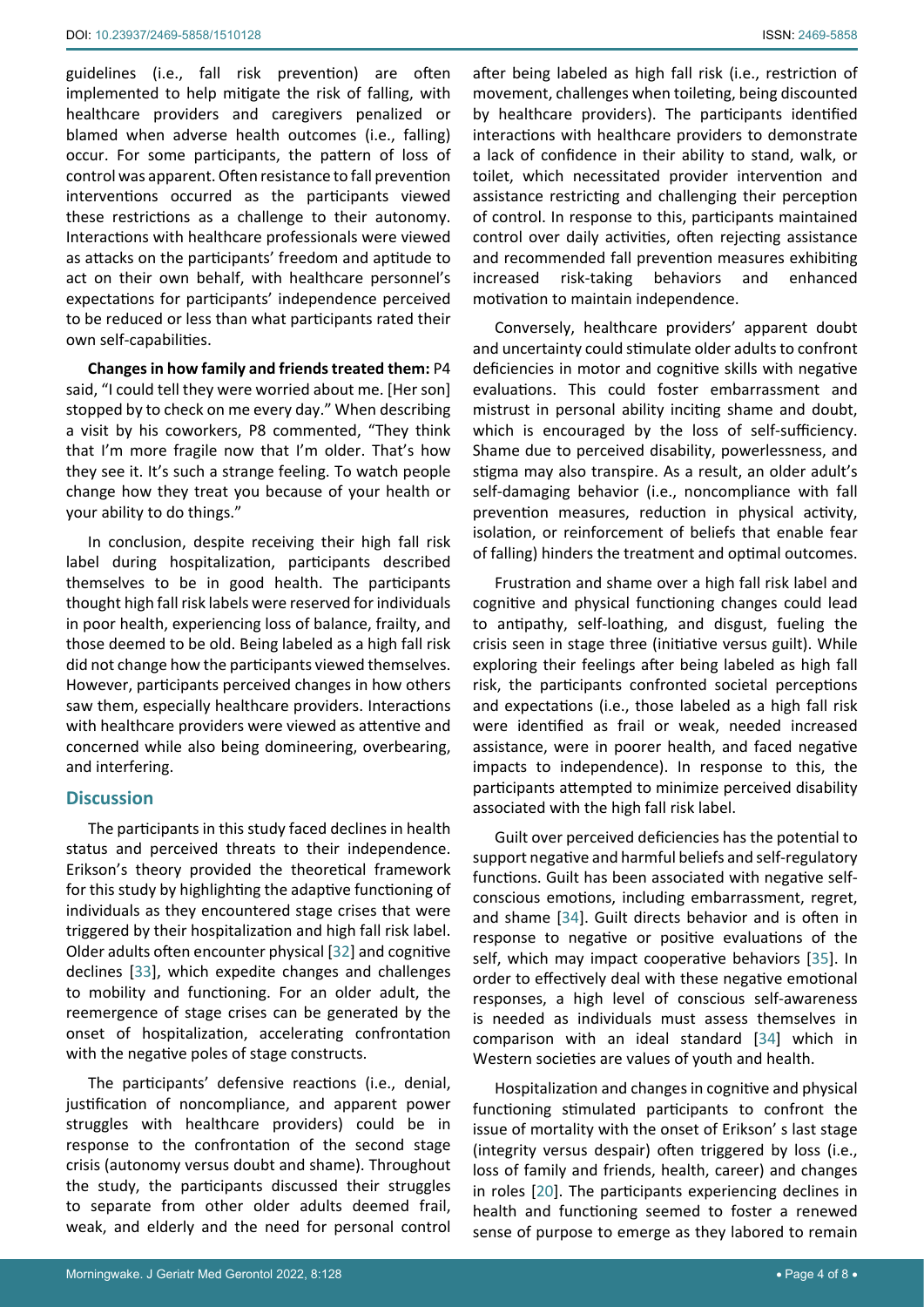autonomous. Throughout the interviews, participants discussed their involvement in activities both past and present that brought meaning to their lives. When faced with challenges, participants often drew upon experiences that helped remind them of their resiliency and provide the skills needed to cope and thrive, utilizing these skills to help solve current problems.

However, it should be noted that the participants' dissociation with their high fall risk label demonstrates engagement in the process of pseudo integration. The participants described an inability to view high fall risk labels and preventative fall measures from diverse perspectives. This lack of self-awareness and distorted perception of reality impacts safety and the facilitation of wisdom. This is a strategic response to deflect a stigmatized identity that is believed to be salient. Erikson, et al. [\[24\]](#page-5-11) discussed older adults who gave accounts of their lives that sounded too unmarred and inerrant. Elders who, knowingly or not, gave accounts of their lives that sounded too flawless suggested that they were "constructing a satisfactory overall view of the life cycle by denying those elements they find to be unacceptable" (Erikson, et al., p. 70). In doing this, the older adult presents a version of them self that is unwilling to examine difficulties and lacks self-awareness as they desire to be seen as strong and capable. This study supports previous research findings indicating that fall prevention messages are often rejected when the message is associated with a negative identity [\[36](#page-6-6)], with individual perception of health and ability providing an important source of identity and self-worth. However, in order to achieve ego integrity, the individual must strip away any false identities that his or her ego has created.

According to the Centers for Disease Control and Prevention [[37\]](#page-6-7), falls are considered to be one of the most preventable health problems in the United States. However, previous research has shown that hospital fall prevention programs often fail to produce optimal results. Previous findings suggest that a patient's complex medical conditions, inability to identify fall risk factors and overconfidence enable ineffectiveness [\[38](#page-6-8)]. The evaluation of preventative fall measures like fall risk labels are necessary to assist healthcare providers, older adults, and other key stakeholders in evaluating their impact and effectiveness.

## **Limitations**

Limitations of this study should be considered when interpreting the results. First, a potential personal bias of the researcher and lack of objectivity in the research must be identified. To address this limitation, the researcher performed bracketing to identify and diminish personal biases. The study was also limited by the selection of a small number of participants. The initial sample size called for ten to fifteen participants; however, data saturation occurred at eight. Finally, the subjectivity of the participants' responses must be addressed. While participants who volunteer for research studies are more likely to share information freely due to the perception that their opinions and experiences matter, they may provide answers they feel are desired to the researcher [[39\]](#page-6-4). The researcher employed member checking to help validate data; however, this process could not eliminate all potential for bias.

## **Conclusion**

This study provided an in-depth look into how eight older adults described their personal experiences being labeled as a high fall risk. The findings of this study revealed a mixture of vulnerability and resiliency with a multitude of influences contributing to adaptation and independence. The beliefs and perceptions of the participants operated as coping mechanisms to health declines and other issues. Perceptions were not always medically accurate but were rational and inherently logical from the participants' subjective viewpoints serving as their objective reality and influencing acceptance or lack of acceptance of the high fall risk label and subsequent behaviors. This study has shown that older adults want to be seen for who they are as individuals, listened to, respected, and appreciated. Indications were made that health care providers were unable to adequately grasp and understand the feelings and needs of older adults concerning fall prevention. The information provided in this research may be beneficial to health care institutions, health care professionals, and the aging community as it examined the experiences of older adults who are given high-risk fall labels.

Current fall messages have negative connotations associated with them and could be seen as limiting or disregarding older adults. The interests and needs of older adults should be a central focus when working on fall prevention. Health care providers can work to keep the needs of older adults as the primary emphasis of their service by seeing, hearing, interacting, and treating each individual as the unique person they are. For fall prevention to be successful, it is essential to consider the personal narratives of the individuals that it targets [[40](#page-6-5)].

Approaches to fall prevention often lack insight into the populations they serve, which greatly impacts their effectiveness. Ineffective evidence-based fall interventions divert and waste resources and may negatively impact older adults by worsening health outcomes and increasing fall rates. Continued efforts and collaboration are needed between health care professionals and older adults to help test preventative fall measures and interventions and modify unfavorable beliefs, providing individualized support that could help advance evidence bases and increase validity.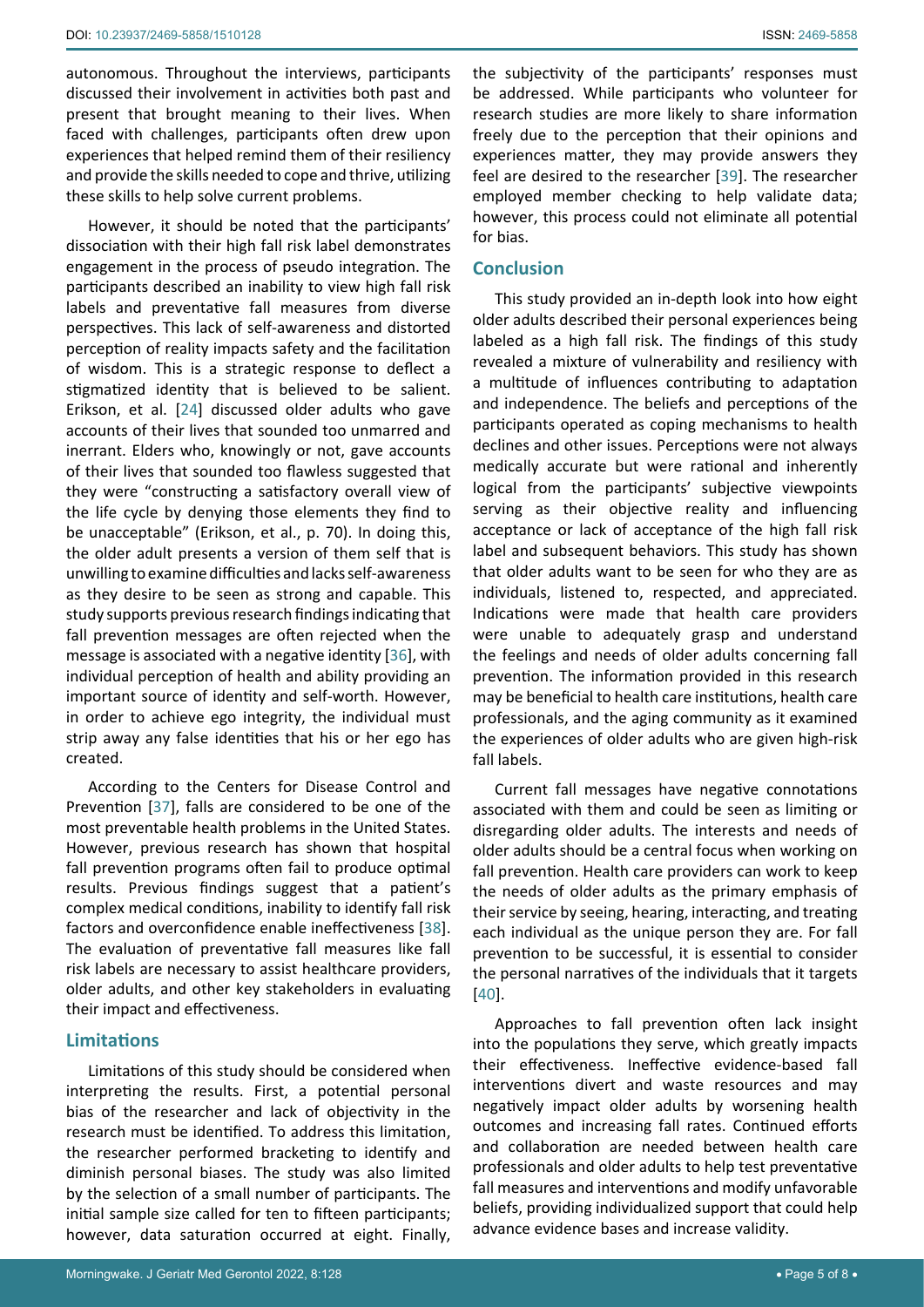This research indicated that a resurgence of complex developmental stages continues to reoccur in later life. Changes in health facilitated the confrontations of previous developmental stages as older adults worked to confront challenges to their autonomy. The findings of this study may be useful to psychologists working in healthcare sectors as psychologists have increased opportunities to promote behaviorally oriented healthcare approaches [[41](#page-6-9)]. Therefore, psychologists may use this information to advocate positive health behaviors, alter maladaptive behaviors, and promote enhanced community involvement and interactions.

This study provided tentative and initial findings that older adults negatively perceive high fall risk labels that challenge their identity. Increased research will continue to be needed exploring how older adults retain a sense of identity despite a variety of mental and physical challenges that research has shown older adults face [[42\]](#page-6-10). Hospitalization and subsequent fall risk labeling may be promoting a shift in the young-old to face identity issues associated with the old-old as the young-old confront complex illnesses and declines in mental and physical.

### **References**

- <span id="page-5-0"></span>1. [Tinetti ME, Speechley, M, Ginter SF \(1988\) Risk factors for](doi:10.1056/NEJM198812293192604)  [falls among elderly persons living in the community. N Engl](doi:10.1056/NEJM198812293192604)  [J Med 319: 1701-1707.](doi:10.1056/NEJM198812293192604)
- <span id="page-5-1"></span>2. [World Health Organization \(2018\) Falls.](https://www.who.int/news-room/fact-sheets/detail/falls)
- <span id="page-5-2"></span>3. [Bradley D, Hsueh W \(2016\) Type 2 diabetes in the elderly:](https://pubmed.ncbi.nlm.nih.gov/31692858/)  [Challenges in a unique patient population. J Geriatr Med](https://pubmed.ncbi.nlm.nih.gov/31692858/)  [Gerontol 2: 14.](https://pubmed.ncbi.nlm.nih.gov/31692858/)
- 4. Li KZ, Bherer L, Mirelman A, Maidan I, Hausdorff JM (2018) Cognitive involvement in balance, gait and dual-tasking in aging: A focused review from a neuroscience of aging perspective. Front Neurol 9: 913.
- <span id="page-5-3"></span>5. [Nnodim JO, Yung RL \(2015\) Balance and its clinical](https://pubmed.ncbi.nlm.nih.gov/26942231/)  [assessment in older adults-a review. J Geriatr Med Gerontol](https://pubmed.ncbi.nlm.nih.gov/26942231/)  [1: 003.](https://pubmed.ncbi.nlm.nih.gov/26942231/)
- <span id="page-5-4"></span>6. [Macieira TG, Chianca TC, Smith MB, Yao Y, Bian J, et al.](https://pubmed.ncbi.nlm.nih.gov/31188439/)  [\(2019\) Secondary use of standardized nursing care data](https://pubmed.ncbi.nlm.nih.gov/31188439/)  [for advancing nursing science and practice: A systematic](https://pubmed.ncbi.nlm.nih.gov/31188439/)  [review. J Am Med Inform Assoc 26: 1401-1411.](https://pubmed.ncbi.nlm.nih.gov/31188439/)
- <span id="page-5-5"></span>7. [Hoffman GJ, Liu H, Alexander NB, Tinetti M, Braun](https://pubmed.ncbi.nlm.nih.gov/31125100/)  [TM, et al. \(2019\) Posthospital fall injuries and 30-day](https://pubmed.ncbi.nlm.nih.gov/31125100/)  [readmissions in adults 65 years and older. JAMA Netw](https://pubmed.ncbi.nlm.nih.gov/31125100/)  [Open 2: e194276-e194276.](https://pubmed.ncbi.nlm.nih.gov/31125100/)
- <span id="page-5-6"></span>8. [Joint Commission \(2015\) Preventing falls and fall-related](https://pubmed.ncbi.nlm.nih.gov/26422837/)  [injuries in health care facilities. Sentinel Event Alert 55: 1-5.](https://pubmed.ncbi.nlm.nih.gov/26422837/)
- <span id="page-5-7"></span>9. [Aryee E, James SL, Hunt GM, Ryder HF \(2017\) Identifying](https://www.ncbi.nlm.nih.gov/pmc/articles/PMC5678557/)  [protective and risk factors for injurious falls in patients](https://www.ncbi.nlm.nih.gov/pmc/articles/PMC5678557/)  [hospitalized for acute care: A retrospective case-control](https://www.ncbi.nlm.nih.gov/pmc/articles/PMC5678557/)  [study. BMC Geriatr 17: 260-269.](https://www.ncbi.nlm.nih.gov/pmc/articles/PMC5678557/)
- <span id="page-5-8"></span>10. [Cameron ID, Dyer SM, Panagoda CE, Murray GR, Hill](https://pubmed.ncbi.nlm.nih.gov/30191554/)  [KD, et al. \(2018\) Interventions for preventing falls in older](https://pubmed.ncbi.nlm.nih.gov/30191554/)  [people in care facilities and hospitals. Cochrane Database](https://pubmed.ncbi.nlm.nih.gov/30191554/)  [of Systematic Reviews 9.](https://pubmed.ncbi.nlm.nih.gov/30191554/)
- <span id="page-5-9"></span>11. Blaizes CDF (2020) Improving Fall Prevention with Patient Education in the Acute Care Setting Doctoral dissertation, Grand Canyon University.
- <span id="page-5-10"></span>12. [Chang ES, Kannoth S, Levy S, Wang SY, Lee JE, et al.](https://pubmed.ncbi.nlm.nih.gov/31940338/)  [\(2020\) Global reach of ageism on older persons' health: A](https://pubmed.ncbi.nlm.nih.gov/31940338/)  [systematic review. PLoS One 15: e0220857.](https://pubmed.ncbi.nlm.nih.gov/31940338/)
- <span id="page-5-15"></span>13. [Erikson EH \(1950\) Childhood and society. New York, NY:](https://www.google.co.in/books/edition/_/sUEVAAAAIAAJ?hl=en&sa=X&ved=2ahUKEwjS88e2vLv2AhW8S2wGHVpiCiwQre8FegQIAxB9)  [WW Norton & Company.](https://www.google.co.in/books/edition/_/sUEVAAAAIAAJ?hl=en&sa=X&ved=2ahUKEwjS88e2vLv2AhW8S2wGHVpiCiwQre8FegQIAxB9)
- 14. [Erikson EH \(1959\) Identity and the life cycle. New York, NY:](https://www.google.co.in/books/edition/_/Ok5qAAAAMAAJ?hl=en&sa=X&ved=2ahUKEwi8ipntvLv2AhVYT2wGHSjqDdoQre8FegQIAxAz)  [WW Norton & Company.](https://www.google.co.in/books/edition/_/Ok5qAAAAMAAJ?hl=en&sa=X&ved=2ahUKEwi8ipntvLv2AhVYT2wGHSjqDdoQre8FegQIAxAz)
- <span id="page-5-16"></span>15. [Erikson EH \(1998\) The life cycle completed. In EH Erikson,](https://www.google.co.in/books/edition/The_Life_Cycle_Completed_Extended_Versio/SKidSuluprgC?hl=en&gbpv=0)  [JM Erikson, The life cycle completed. New York, NY: W.W.](https://www.google.co.in/books/edition/The_Life_Cycle_Completed_Extended_Versio/SKidSuluprgC?hl=en&gbpv=0)  [Norton & Company 15-103.](https://www.google.co.in/books/edition/The_Life_Cycle_Completed_Extended_Versio/SKidSuluprgC?hl=en&gbpv=0)
- <span id="page-5-17"></span>16. Kozbelt A (2018) Review of The Cambridge Handbook of Creativity and Personality Research. Feist Gregory J, Roni Reiter-Palmon, James C Kaufman. Evolutionary Studies in Imaginative Culture 2: 125-130.
- <span id="page-5-18"></span>17. [Boulton E, Hawley-Hague H, French DP, Mellone S, Zacchi](https://pubmed.ncbi.nlm.nih.gov/30685469/)  [A, et al. \(2019\) Implementing behaviour change theory](https://pubmed.ncbi.nlm.nih.gov/30685469/)  [and techniques to increase physical activity and prevent](https://pubmed.ncbi.nlm.nih.gov/30685469/)  [functional decline among adults aged 61-70: The Prevent](https://pubmed.ncbi.nlm.nih.gov/30685469/)  [IT project. Prog Cardiovasc Dis 62: 147-156.](https://pubmed.ncbi.nlm.nih.gov/30685469/)
- <span id="page-5-19"></span>18. [McKay MA, Todd-Magel C, Copel L \(2020\) Factors](https://pubmed.ncbi.nlm.nih.gov/32199737/)  [associated with the risk for falls in PACE participants.](https://pubmed.ncbi.nlm.nih.gov/32199737/)  [Geriatr Nurs 41: 571-578.](https://pubmed.ncbi.nlm.nih.gov/32199737/)
- <span id="page-5-20"></span>19. [Erikson EH, Erikson JM \(1998\) The life cycle completed.](https://www.google.co.in/books/edition/The_Life_Cycle_Completed_Extended_Versio/SKidSuluprgC?hl=en&gbpv=0)  [New York, NY: WW Norton & Company.](https://www.google.co.in/books/edition/The_Life_Cycle_Completed_Extended_Versio/SKidSuluprgC?hl=en&gbpv=0)
- <span id="page-5-21"></span>20. [Perry TE, Ruggiano N, Shtompel N, Hassevoort L \(2015\)](https://pubmed.ncbi.nlm.nih.gov/25651571/)  [Applying Erikson's wisdom to self-management practices](https://pubmed.ncbi.nlm.nih.gov/25651571/)  [of older adults: Findings from two field studies. Res Aging](https://pubmed.ncbi.nlm.nih.gov/25651571/)  [37: 253-274.](https://pubmed.ncbi.nlm.nih.gov/25651571/)
- <span id="page-5-22"></span>21. [Pana A, Sourtzi P, Kalokairinou A, Pastroudis A,](https://pubmed.ncbi.nlm.nih.gov/34399107/)  [Chatzopoulos ST, et al. \(2021\) Association between self](https://pubmed.ncbi.nlm.nih.gov/34399107/)[reported or perceived fatigue and falls among older people:](https://pubmed.ncbi.nlm.nih.gov/34399107/)  [A systematic review. Int J Orthop Trauma Nurs 100867.](https://pubmed.ncbi.nlm.nih.gov/34399107/)
- <span id="page-5-23"></span>22. [Allali G, Ayers EI, Holtzer R, Verghese J \(2017\) The role](https://pubmed.ncbi.nlm.nih.gov/27866086/)  [of postural instability/gait difficulty and fear of falling in](https://pubmed.ncbi.nlm.nih.gov/27866086/)  [predicting falls in non-demented older adults. Arch Gerontol](https://pubmed.ncbi.nlm.nih.gov/27866086/)  [Geriatr 69: 15-20.](https://pubmed.ncbi.nlm.nih.gov/27866086/)
- <span id="page-5-24"></span>23. [Hsu Y, Lu FH, Lin LL \(2014\) Physical self-concept, possible](https://psycnet.apa.org/record/2014-16711-003)  [selves, and well-being among older adults in Taiwan. Edu](https://psycnet.apa.org/record/2014-16711-003)  [Gerontol 40: 666-675.](https://psycnet.apa.org/record/2014-16711-003)
- <span id="page-5-11"></span>24. [Erikson EH, Erikson JM, Kivinick HQ \(1986\) Vital](https://www.google.com/books/edition/_/SyOjkh6Q-L4C?sa=X&ved=2ahUKEwjlvciex7v2AhXuSGwGHfgvCUcQ7_IDegQIEhAC)  [involvement in old age. NewYork, NY: WW Norton &](https://www.google.com/books/edition/_/SyOjkh6Q-L4C?sa=X&ved=2ahUKEwjlvciex7v2AhXuSGwGHfgvCUcQ7_IDegQIEhAC)  [Company.](https://www.google.com/books/edition/_/SyOjkh6Q-L4C?sa=X&ved=2ahUKEwjlvciex7v2AhXuSGwGHfgvCUcQ7_IDegQIEhAC)
- <span id="page-5-12"></span>25. [Partridge L, Deelen J, Slagboom PE \(2018\) Facing up to](https://pubmed.ncbi.nlm.nih.gov/30185958/)  [the global challenges of ageing. Nature 561: 45-56.](https://pubmed.ncbi.nlm.nih.gov/30185958/)
- <span id="page-5-13"></span>26. [Creswell JW \(2012\) Qualitative inquiry & research design:](https://www.google.co.in/books/edition/Qualitative_Inquiry_and_Research_Design/OJYEbDtkxq8C?hl=en&gbpv=0)  [Choosing among five approaches \(4th Edn\) Thousand](https://www.google.co.in/books/edition/Qualitative_Inquiry_and_Research_Design/OJYEbDtkxq8C?hl=en&gbpv=0)  [Oaks, CA: Sage.](https://www.google.co.in/books/edition/Qualitative_Inquiry_and_Research_Design/OJYEbDtkxq8C?hl=en&gbpv=0)
- <span id="page-5-14"></span>27. [Patton MQ \(2015\) Qualitative research & evaluation](https://www.google.co.in/books/edition/_/dCNhngEACAAJ?hl=en&sa=X&ved=2ahUKEwi6q_v_xbv2AhXpSmwGHdpYDtQQre8FegQIAxAh)  methods. (4<sup>th</sup> edn), Thousand Oaks, CA: Sage Publications.
- <span id="page-5-26"></span>28. Breakwell GM, Hammond S, Fife-Schaw C, et al. (2006) Research methods in psychology (3rd Edn.). Thousand Oaks, CA: Sage.
- <span id="page-5-27"></span>29. Percy WH, Kostere K, Kostere S (2015) Generic qualitative research in psychology. Qualitat Rep 20: 76-85.
- <span id="page-5-28"></span>30. [Howcroft J, Kofman J, Lemaire ED \(2013\) Review of fall risk](https://jneuroengrehab.biomedcentral.com/articles/10.1186/1743-0003-10-91)  [assessment in geriatric populations using inertial sensors. J](https://jneuroengrehab.biomedcentral.com/articles/10.1186/1743-0003-10-91)  [Neuro Engineer Rehabilit 10: 91-91.](https://jneuroengrehab.biomedcentral.com/articles/10.1186/1743-0003-10-91)
- <span id="page-5-25"></span>31. [Rowe JW, Kahn RL \(1987\) Human aging: Usual and](https://pubmed.ncbi.nlm.nih.gov/3299702/)  [successful. Sci 237: 143-149.](https://pubmed.ncbi.nlm.nih.gov/3299702/)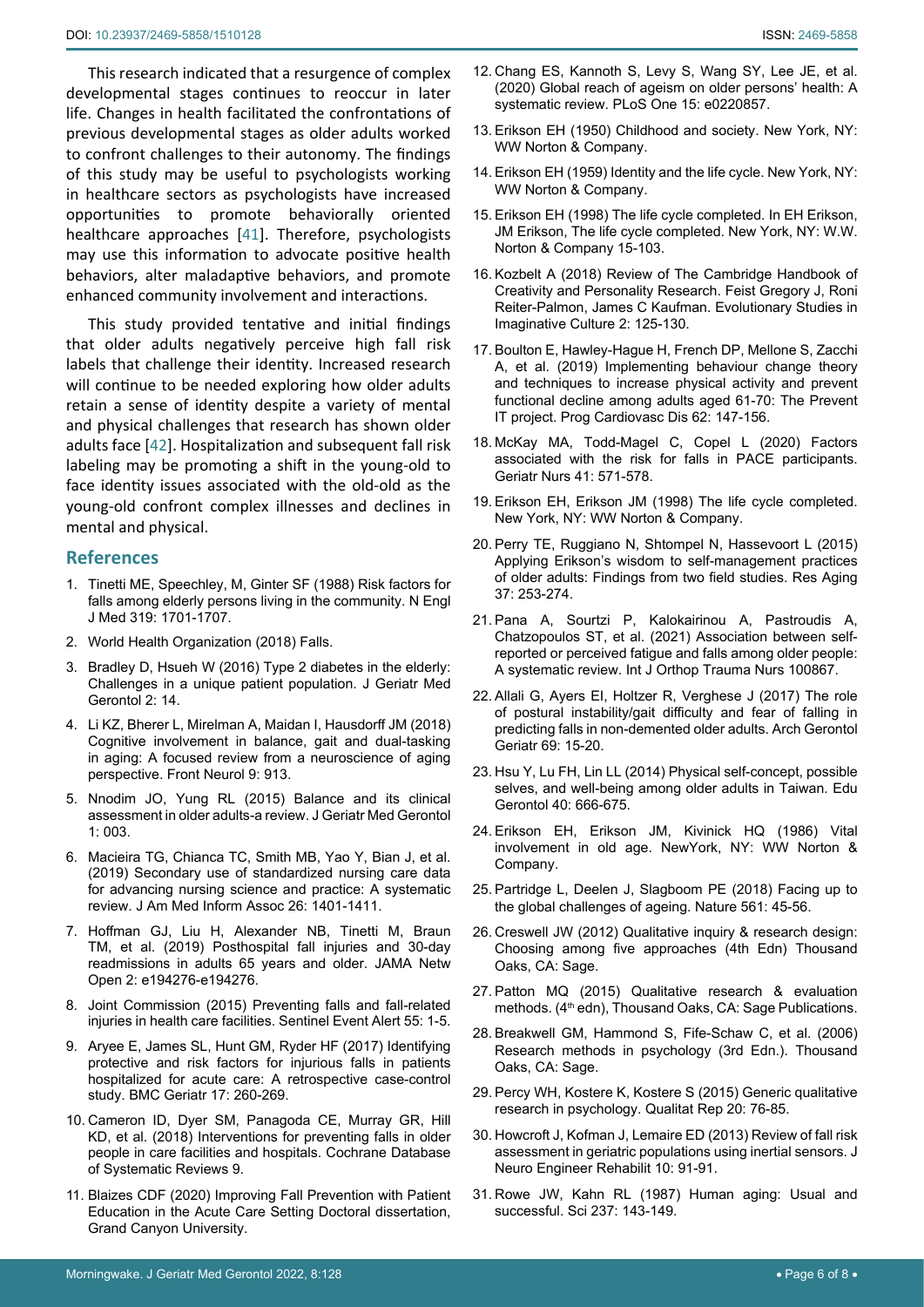- <span id="page-6-2"></span>32. [Jaul E, Barron J \(2017\) Age-related diseases and clinical](https://www.ncbi.nlm.nih.gov/pmc/articles/PMC5732407/)  [and public health implications for the 85years old and](https://www.ncbi.nlm.nih.gov/pmc/articles/PMC5732407/)  [overpopulation. Front Public Health 5: 335.](https://www.ncbi.nlm.nih.gov/pmc/articles/PMC5732407/)
- <span id="page-6-3"></span>33. [Hu C, Yu D, Sun X, Zhang M, Wang L, et al. \(2017\) The](https://pubmed.ncbi.nlm.nih.gov/28884657/)  [prevalence and progression of mild cognitive impairment](https://pubmed.ncbi.nlm.nih.gov/28884657/)  [among clinic and community populations: A systematic](https://pubmed.ncbi.nlm.nih.gov/28884657/)  [review and meta-analysis. Int Psychogeriatr 29: 1595-1608.](https://pubmed.ncbi.nlm.nih.gov/28884657/)
- <span id="page-6-0"></span>34. [Sznycer D \(2019\) Forms and functions of the self-conscious](https://www.cell.com/trends/cognitive-sciences/fulltext/S1364-6613(18)30272-9)  [emotions. Trends Cognitive Sci 23: 143-157.](https://www.cell.com/trends/cognitive-sciences/fulltext/S1364-6613(18)30272-9)
- <span id="page-6-1"></span>35. [Schneider CR, Zaval L, Weber EU, Markowitz EM \(2017\)](https://journals.plos.org/plosone/article?id=10.1371/journal.pone.0188781)  [The influence of anticipated pride and guilt on pro](https://journals.plos.org/plosone/article?id=10.1371/journal.pone.0188781)[environmental decision making. PLoS One 12: e0188781.](https://journals.plos.org/plosone/article?id=10.1371/journal.pone.0188781)
- <span id="page-6-6"></span>36. [Van Rhyn B, Barwick A \(2019\) Health practitioners'](https://pubmed.ncbi.nlm.nih.gov/30311840/)  [perceptions of falls and fall prevention in older people: A](https://pubmed.ncbi.nlm.nih.gov/30311840/)  [Meta-synthesis. Qualitat Health Res 29: 69-79.](https://pubmed.ncbi.nlm.nih.gov/30311840/)
- <span id="page-6-7"></span>37. Center for Disease Control and Prevention (2014) Fall analysis.
- <span id="page-6-8"></span>38. [Tzeng H, Yin C \(2015\) Patient engagement in-hospital fall](https://pubmed.ncbi.nlm.nih.gov/26845821/)  [prevention. Nurs Econ 33: 326-334.](https://pubmed.ncbi.nlm.nih.gov/26845821/)
- <span id="page-6-4"></span>39. [Birt L, Scott S, Cavers D, Campbell C, Walter F \(2016\)](https://pubmed.ncbi.nlm.nih.gov/27340178/)  [Member checking: A tool to enhance trustworthiness or](https://pubmed.ncbi.nlm.nih.gov/27340178/)  [merely a nod to validation? Qual Health Res 26: 1802-1811.](https://pubmed.ncbi.nlm.nih.gov/27340178/)
- <span id="page-6-5"></span>40. [Howard BS, Beitman CL, Walker BA, Moore ES \(2016\)](https://www.tandfonline.com/doi/abs/10.3109/02703181.2015.1105344?journalCode=ipog20)  [Cross-cultural educational intervention and fall risk](https://www.tandfonline.com/doi/abs/10.3109/02703181.2015.1105344?journalCode=ipog20)  [awareness. Phys Occup Ther Geriatr 34: 1-20.](https://www.tandfonline.com/doi/abs/10.3109/02703181.2015.1105344?journalCode=ipog20)
- <span id="page-6-9"></span>41. [Kazak AE, Nash JM, Hiroto K, Kaslow NJ \(2017\)](https://pubmed.ncbi.nlm.nih.gov/28068134/)  [Psychologists in patient-centered medical homes: Roles,](https://pubmed.ncbi.nlm.nih.gov/28068134/)  [evidence, opportunities, and challenges. Am Psychol 72:](https://pubmed.ncbi.nlm.nih.gov/28068134/)  [1-12.](https://pubmed.ncbi.nlm.nih.gov/28068134/)
- <span id="page-6-10"></span>42. [John M, Binoy S, Reddy J, Reddy VP \(2016\) A study to](http://www.medicalsciencejournal.com/archives/2016/vol2/issue5/2-5-22.)  [assess the level of death anxiety among elderly people at](http://www.medicalsciencejournal.com/archives/2016/vol2/issue5/2-5-22.)  [selected area at Bhopal. Int J Med Health Res 2: 23-24.](http://www.medicalsciencejournal.com/archives/2016/vol2/issue5/2-5-22.)